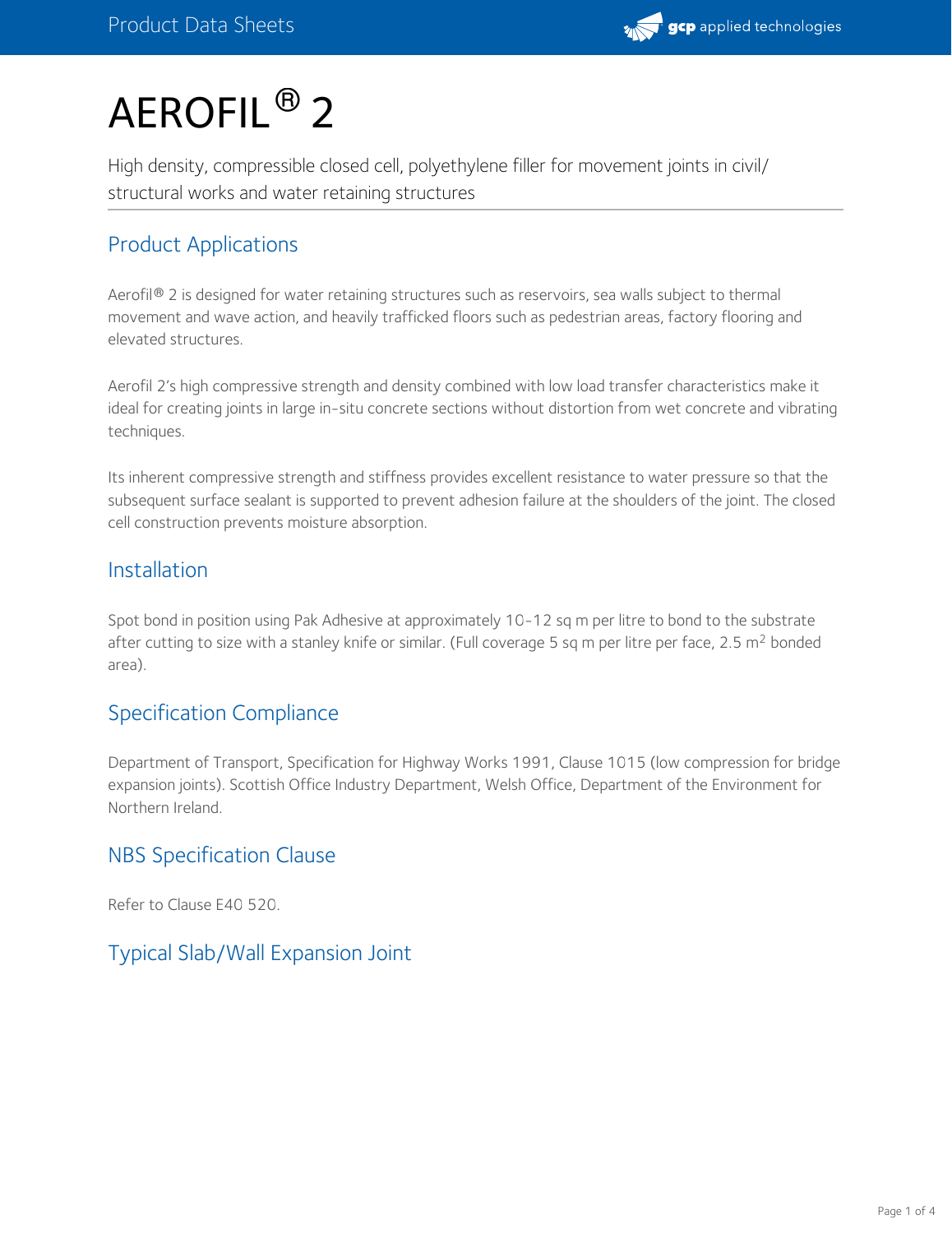



For advice on correct waterstop and sealant choice refer to GCP Technical **Services Department** 

#### Physical Properties

| <b>PROPERTY</b>                   | <b>TYPICAL RESULTS</b>                                                    |
|-----------------------------------|---------------------------------------------------------------------------|
| Density                           | $60 \pm 10\% \text{ kg/m}^3$                                              |
| Water absorption after 24 hours   | $< 2\%$                                                                   |
| Compressive strength @ 25% strain | $165 \pm 20\%$ kN/m <sup>2</sup>                                          |
| Chemical Resistance               | Inert to most dilute acids and alkalis, resistant to oil and hydrocarbons |
| <b>Operating Temperatures</b>     | $-40^{\circ}$ C to $+90^{\circ}$ C                                        |

#### Product Advantages

- High density provides support for surface sealants subject to hydrostatic pressure.  $\bullet$
- Non-extruding will not be displaced by compressive loads and movement.
- Resilient will not distort under load from wet concrete.  $\bullet$
- Deformable accepts movement with low load transfer.
- Recovery 95% after 25% compression.
- Closed cell prevents water absorption.
- Chemically resistant inert to most dilute acids and alkalis, resistant to oil and hydrocarbons, rot proof  $\bullet$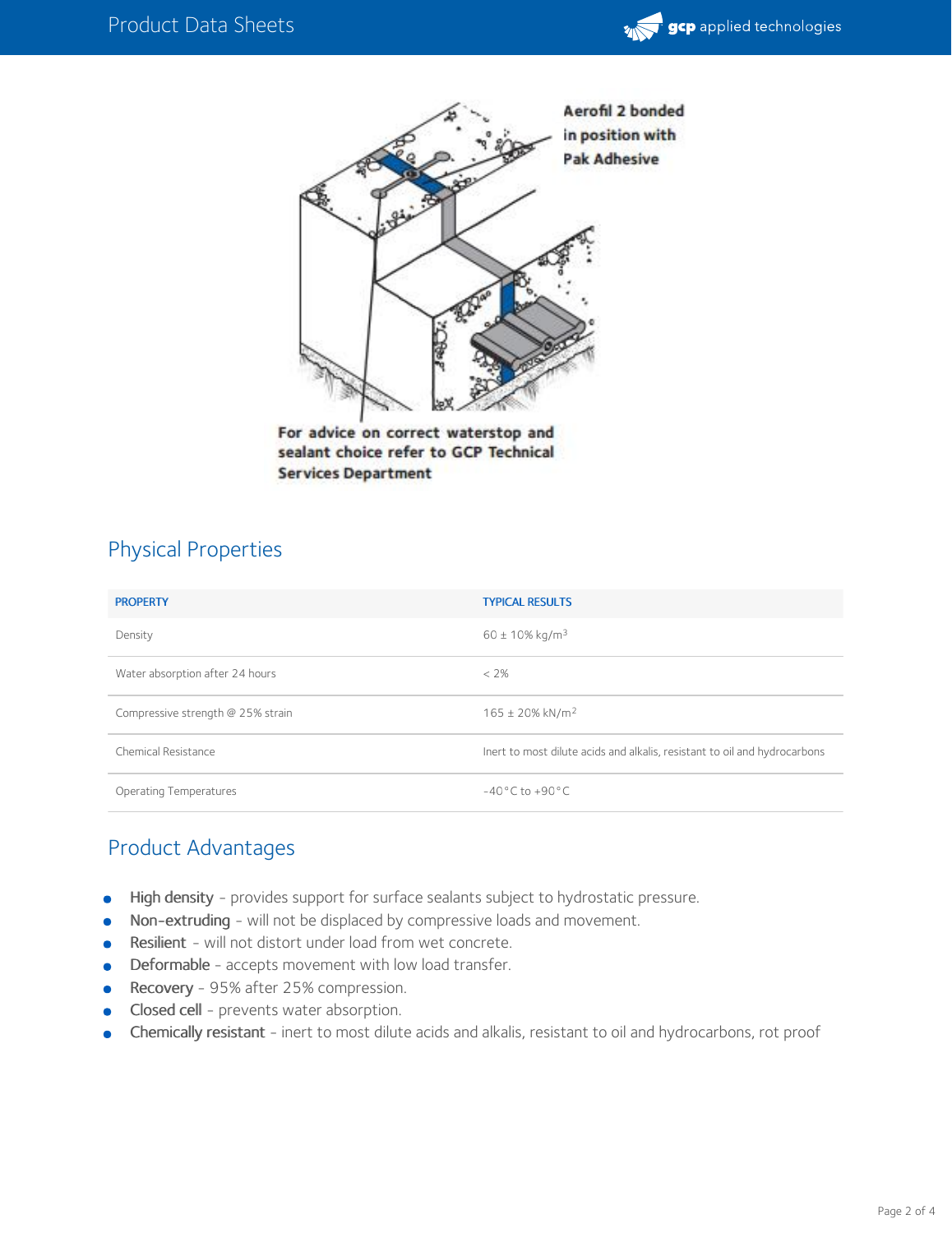



Details shown are typical illustrations only and not working drawings. For assistance with working drawings and additional technical advice please contact GCP Technical Services.

# Supply

| Aerofil 2 Boards               | $0.8$ m x 2.0 m $(1.6$ m <sup>2</sup> )                                                                         |
|--------------------------------|-----------------------------------------------------------------------------------------------------------------|
| Thicknesses                    | 10 mm, 20 mm, 25 mm, 50 mm                                                                                      |
| <b>Ancillary Products</b>      |                                                                                                                 |
| Pak Adhesive                   | Pak Adhesive 5 litre can (full coverage approx. 5 m <sup>2</sup> per litre - 2.5 m <sup>2</sup><br>bonded area) |
| <b>Complementary Materials</b> | VERTISEAL <sup>®</sup> , PARASEAL <sup>®</sup> & 2 part polysulphide sealants                                   |

All test results shown in this data sheet are determined under laboratory conditions and with the product sample taken directly from stock in its original packing without any alteration or modification of its component parts.

### Health and Safety

There is no legal requirement for a Safety Data Sheet for Aerofil 2. For health and safety questions on these products please contact GCP Applied Technologies Products Ltd.